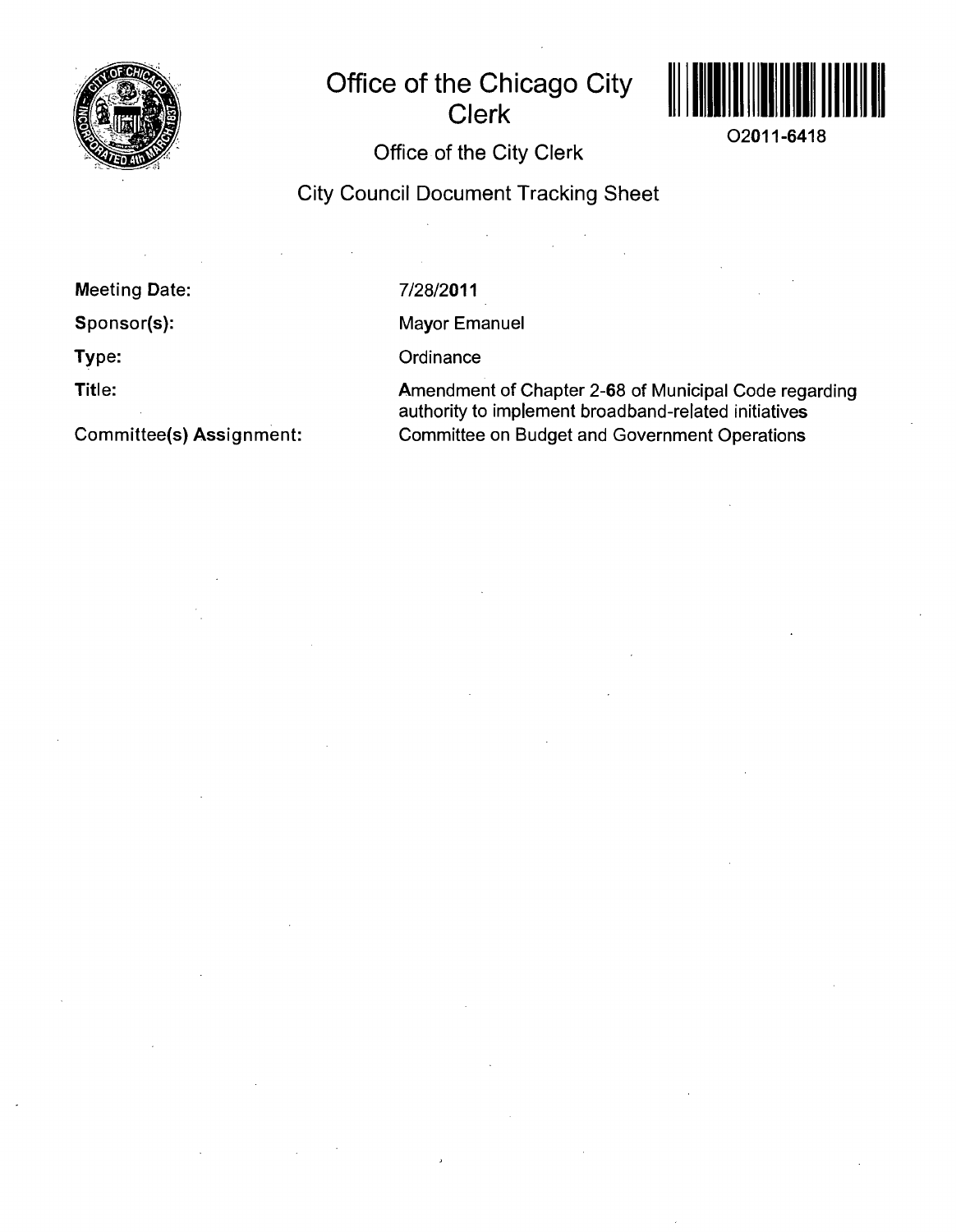

 $RUDG$ 

### **OFFICE OF THE MAYOR** CITY OF CHICAGO

RAHM EMANUEL **MAYOR** 

Juty28, 2011

### TO THE HONORABLE, THE CITY COUNCIL OF THE CITY OF CHICAGO

Ladies and Gentlemen:

At the request of the Chief Information Officer, I transmit herewith an ordinance amending Chapter 2-68 of the Municipal Code regarding authority to implement broadband-related initiatives.

Your favorable consideration of this ordinance will be appreciated.

Very truly yours.

Linancel

Mayor